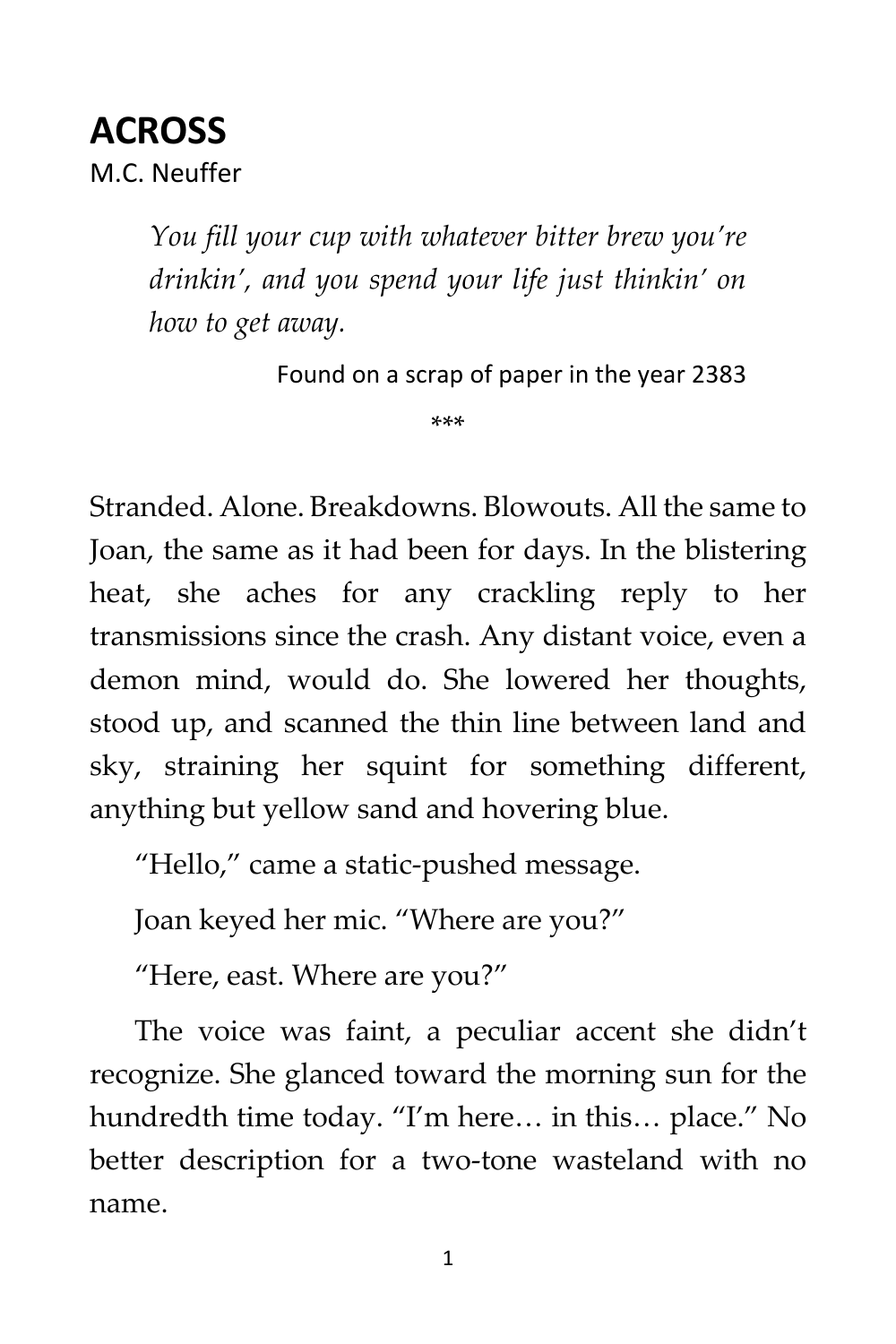The dusty speaker of her unit vibrated, "I wasn't aware here can be separated by such a distance."

Old circuits analyzed, bits and bytes chewed at both ends, colored quarks spun, some up, some down.

"Walk toward the sunrise," said the other. "Meet me there."

Joan stood, tightened her pack straps, leaving the shade under the plane's broken wing, carrying three water bottles, two in her pack, one on her belt. Three hours, she decided. If she didn't find the talker, she'd turn back, not wanting to face dying of wasteland thirst. Thick and dry, the sallow sand squeaked under her boots. No motion out here, no lizards, no insects, no side-winder tracks in the dunes. A bad sign if those couldn't survive here. She slogged on, hoping to meet those she came to find.

In the distance, a dark line. An irregular one, not man-made. The wind picked up as happened every morning she'd been here, pumping dust from the southwest. Joan pulled up her filter, covered her mouth and sunburned nose, wished for a pair of dark goggles. Her only pair shattered in the crash.

As she approached, the dark boundary widened and swelled to a broad crevasse, stretching as far as she could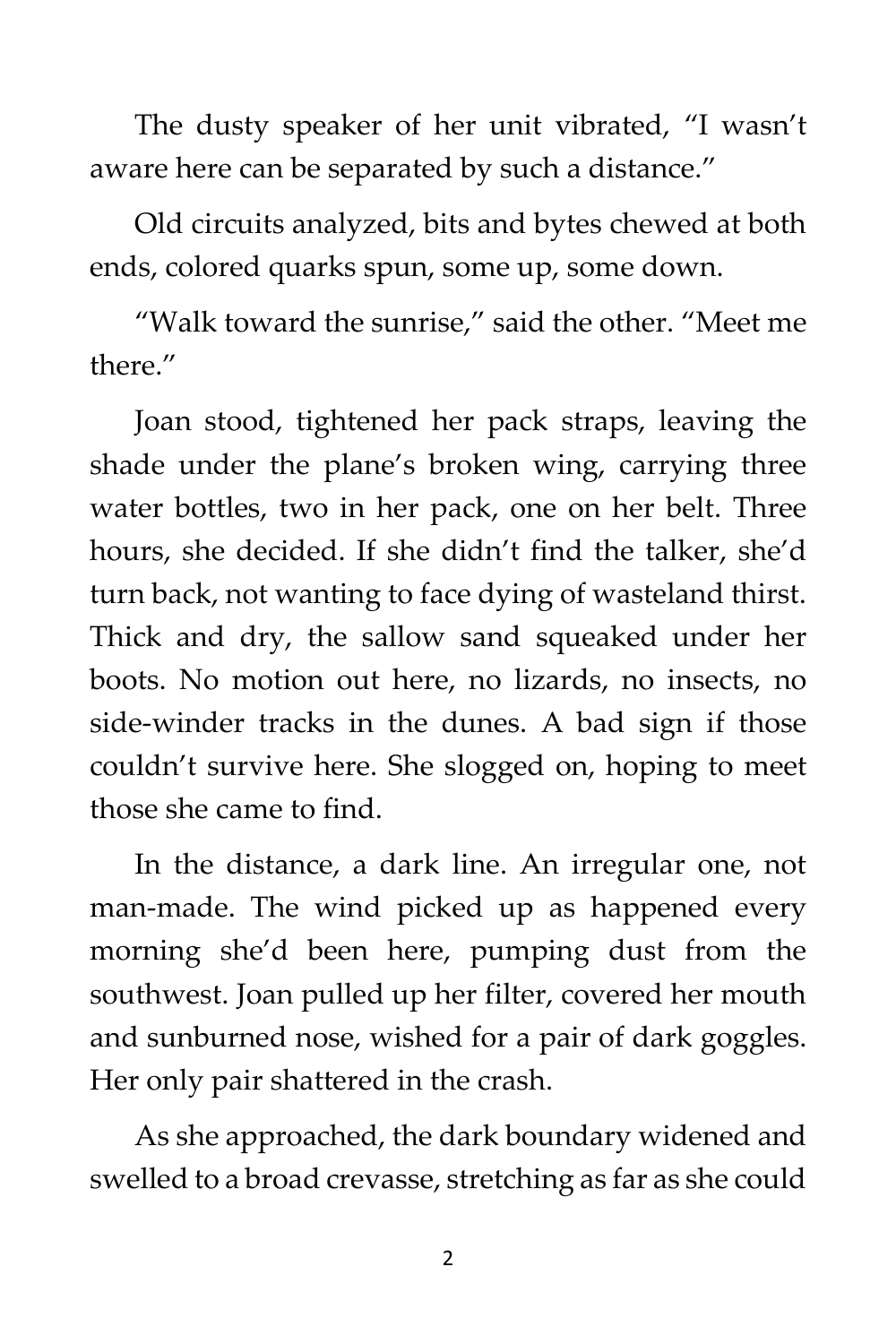see north and south. Far below, green spoke of water. On the other side stretched more desert. She sat on the edge and dragged a scrap of ragged tarp over her head for shade and dust cover. Cracked lips sipped. The sun rose two degrees in the cloudless sky while she waited. By her estimation, she had two weeks of water remaining in the cobbled-together plane's tanks if she rationed well. The preserved food would last longer.

Across the chasm, in the void beyond, movement along a dune top, making a slight eclipse, a vehicle, or a large animal, a silhouette, a dust trail. The thing stopped, fingernail small on the other side, a blocky thing, dark, angular. A figure rose, dismounted, a rider or driver separating from the bigger something, waved an appendage. She squinted through the haze of heat and against the light.

"Human," she decided. Hopeful, Joan spoke to her mic, "How do I get to the other side?" She waited. The only activity out here on the ground, something she could feel. A tortured something.

Heartbeats, clock ticks. "You're already on the other side," came the reply. A disconnecting click. LOS - Loss of Signal light flashed. The rider mounted, turned the beast-machine, and moved further away into the here place, becoming a dot on the horizon. Gone.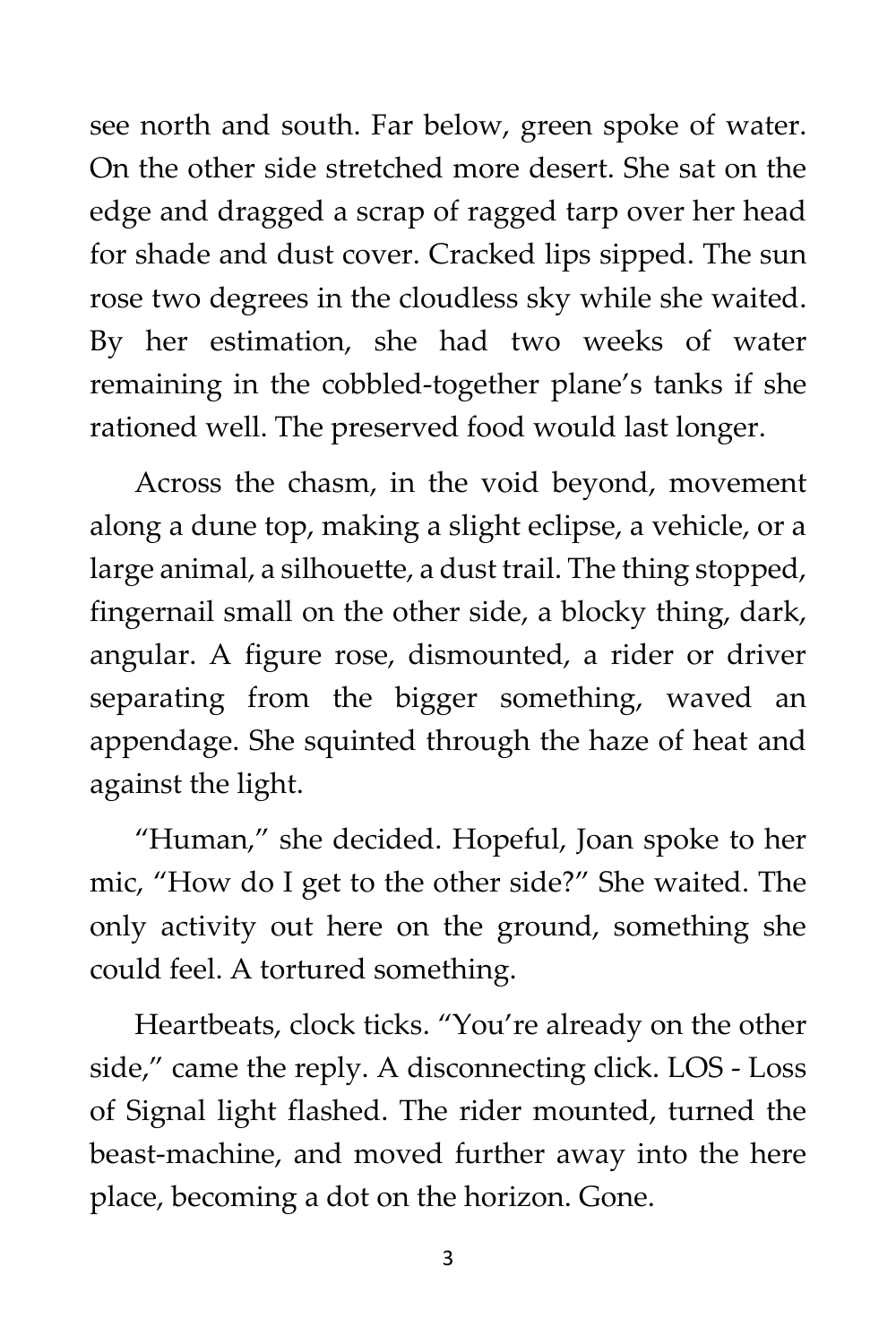#### **Six months before**

"Do you think this heap will fly?" asked Joan.

"Undeniable, my dear, absolutely," said her uncle Anderson. "I've made study from the old books." He pinched his bushy eyebrows together, leaving a dark smudge.

"Parts?"

Anderson strained to tighten the last bolt on the tail assembly. Dropping the wrench into a rusty toolbox, he pointed to a metal pile at the back of the hanger. "Scavenged. Some we made. Should take you four hundred miles and back if the oil boys can refine enough fuel. Dicken's of a time finding the right mix. Octane, they called it in the books. Not sure what that means."

"Should? You said, should, Andy. I meant, are there any parts you still need."

He shrugged, took the offered shop rag from his niece, "And I meant the fuel problem." He slapped the tail wing's leading edge. "The plane is sound, solid as oak. Have you been through all the piloting books? You need to go over those until you've got them memorized."

4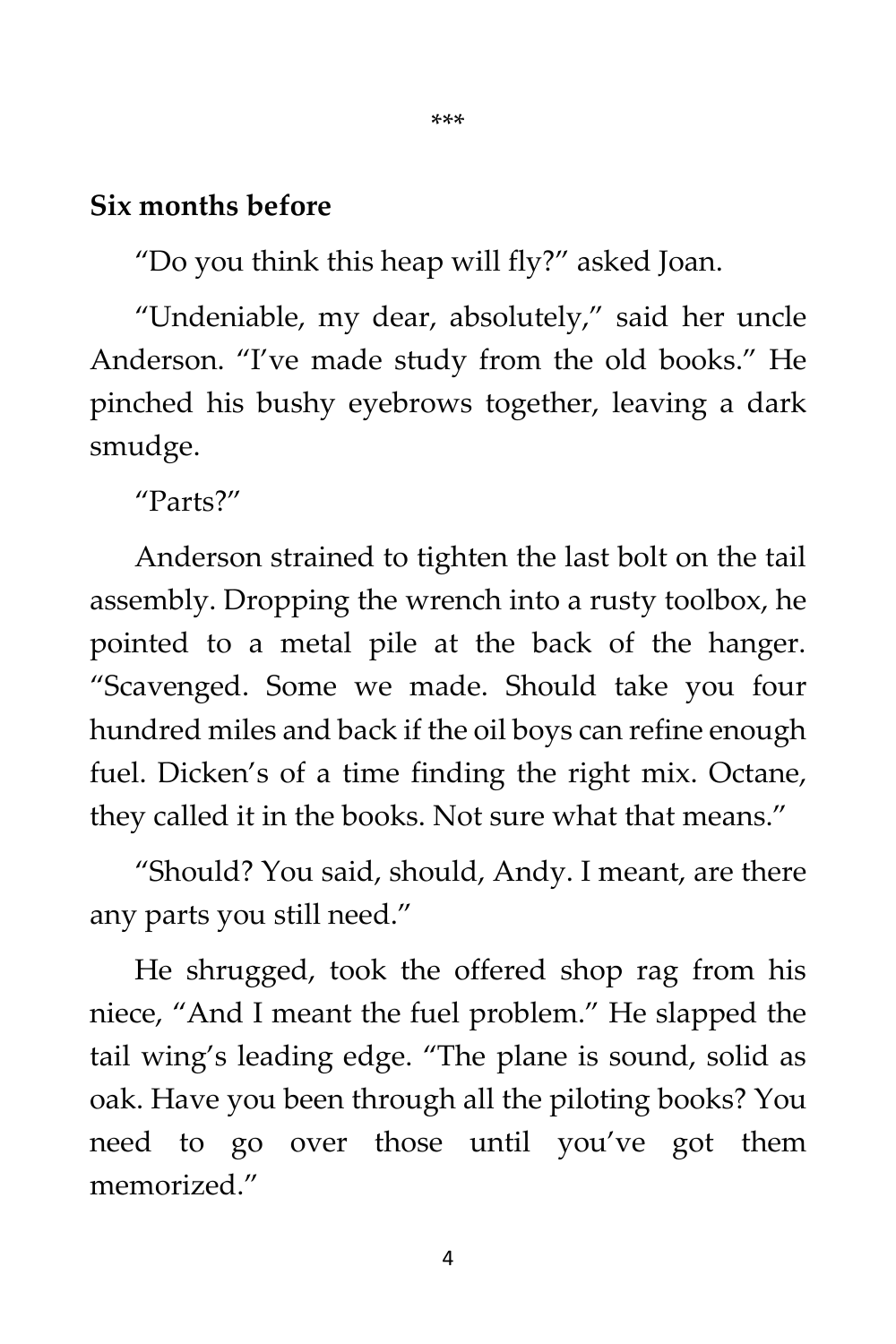"I read them so much they're in my dreams. Enough for you?"

Anderson stretched his back and gave his stubbled head a rub. "No. Will never be enough," he sighed. "Nothing will ever be enough."

"Where's Fen and Gadder? They're supposed to be helping you."

"Danny grabbed them for rendering. Making candles and soap today, I suspect." Anderson mopped his brow. "Glad they moved that stinkpot. I couldn't hold down food when they were boiling."

Joan heard Anderson's knees pop when he stood, worried the old man would pass before the project was finished.

"All I need them for is heavy lifting. Let's get up in the cockpit. New things to show you."

"Why do you call it that? You know it pisses me off.

"Terminology, my dear. The correct words are important. We can't afford to lose them. Can't afford to slide back any further. Sometimes, I don't understand the children when they talk to each other."

Joan followed him up the ladder to the fuselage door and stepped inside the metal ribbed interior. She noticed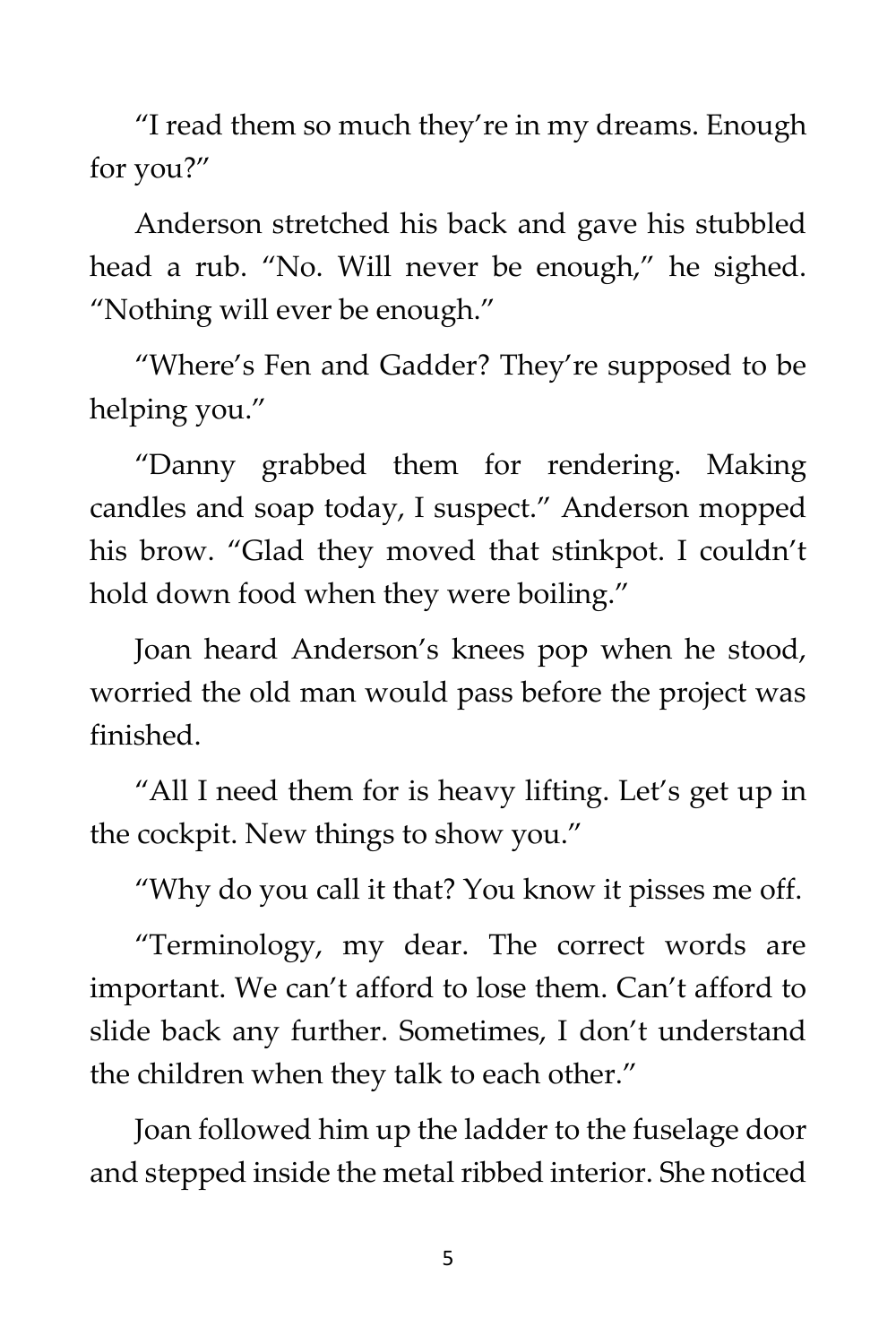it was in better shape than last time. Anderson led the way forward and took the co-pilot seat.

"When was the last time this heap flew?" she asked, settling into the left seat.

"Which part?"

"Why do I ask?" she moaned.

"The books from the museum say planes like this flew about two hundred and eighty-seven years ago." Andy paused, counting. "Ten years before the crunch, before the dying."

Joan craned her head out the cockpit's left window and imagined propellers spinning in a blur. She slid her feet into the rudder pedals, pushed right, then left. "The left cables are still sticking, dammit. If I find a kink, you're gonna replace it before Hector and I test this thing on the ground."

It'll be okay. "Needs some grease. Let's go over the checklist. You see that empty slot?"

"Yeah."

"It's for the radio. Max got four working now, so you need to get with him. Hand crank batteries. Fixed up a few handheld ones too." Anderson fell silent and steadied his hands on the armrest.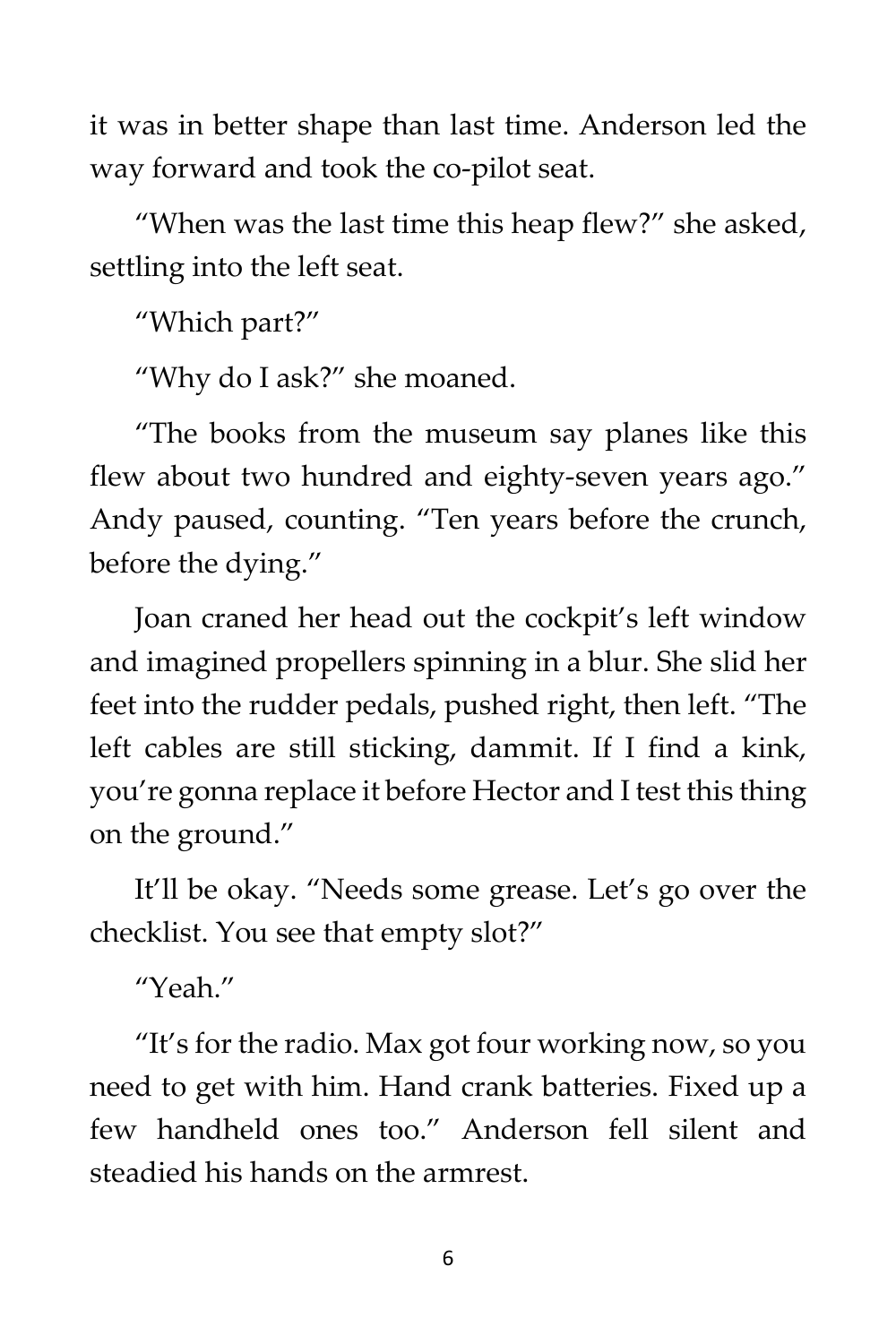Joan understood the old man and knew he wanted to be the one making the flight, but poor eyesight and the jimmy shakes were disqualifying.

The project wasn't an old man's fantasy. The effort was imperative. A step toward survival for the Holston tribe and possibly humanity. New people needed to be found. The shrinking population and low birth rates were bells that needed to be answered.

Joan fought bouts of guilt, felt pampered as she trained and studied for her mission. Others worked the fields, tended animals, worked the community laundry, and taught the diminishing number of children from precious copies of books salvaged from dead places. Men made hazardous treks in horse-drawn wagons to scavenge. Childbearing-age women stayed close to the community's core, too valuable to put at risk. After years of trying, Joan was childless, and her husband dead from the fever. At thirty-five, she'd come to terms with her failure.

Like leaders of generations before, the Holston chiefs said, someday we'll weave cloth, make windmills to grind grain, and water wheels to drive machines. Joan knew someday was more a wish than a promise. Someday never comes.

7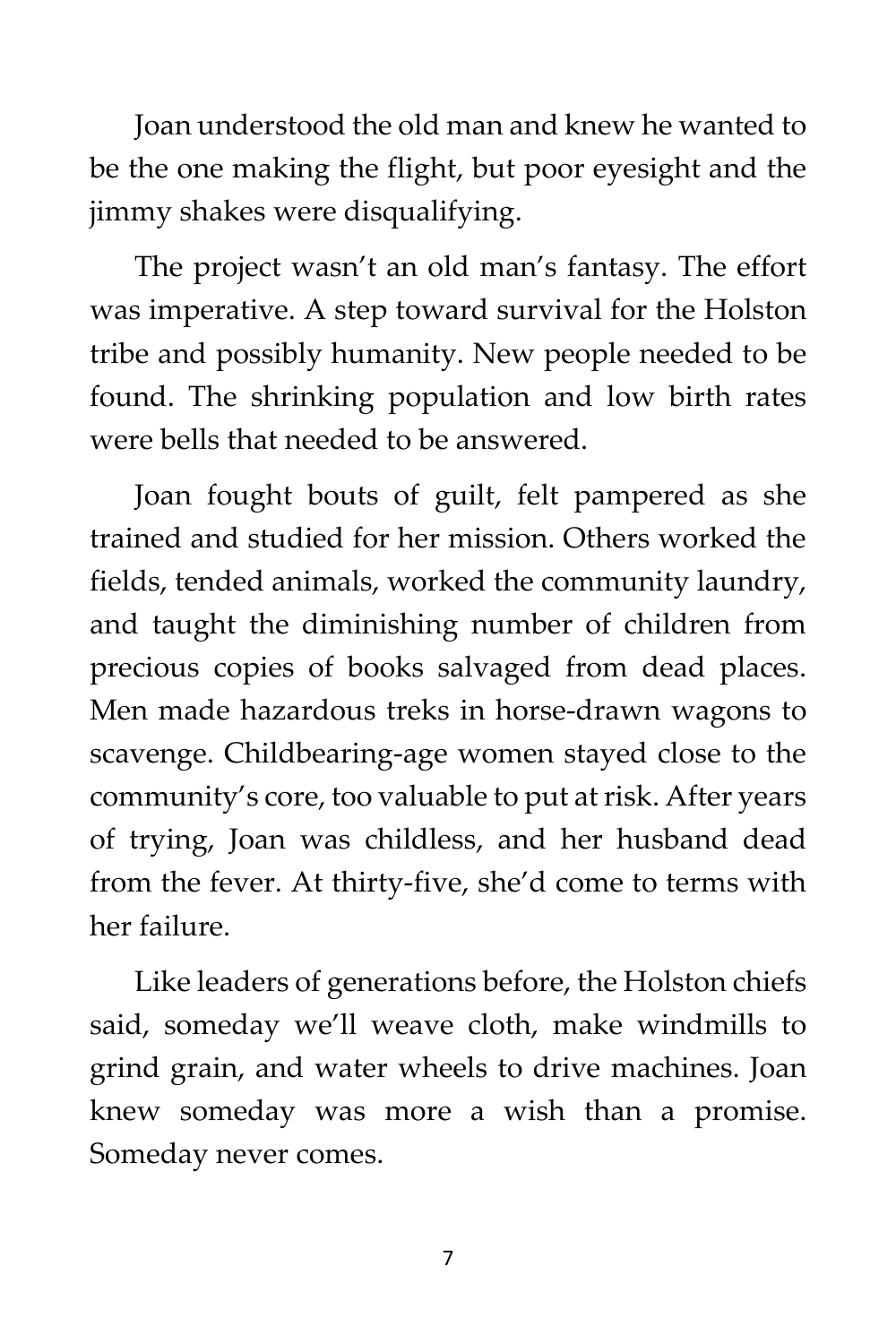Joan looked at her hands, smooth from the absence of any recent manual labor. Before being chosen as the pilot, she'd worked in demolishing old buildings, gathering the shreds to make new ones for a defensible town. Skag gangs from the north were trickling down again. They, and others like them, weren't suited for communal living. Skags feasted on dead technology's corpses, enslaved the living.

Old timers, beyond hard work years, passed down mutating stories. Their dead ancestors had talked about the collapse, the paradise of being human, about a life of abundance and joy, not toil and premature death. Few cared for the why of before. Today and the next were enough for their concerns.

\*\*\*

Last bottle, Joan warned herself on the way back to the crash site. Make it last. She'd done her best after the first engine failed, seized up. When she banked for a turnaround, the other sputtered and died. Here on the other side of the mountains, a desert stretched to the horizon. The old books had been wrong.

The landing gear dug into soft sand during the unpowered touchdown, tilting the plane forward, breaking wings, and bending propeller blades. In the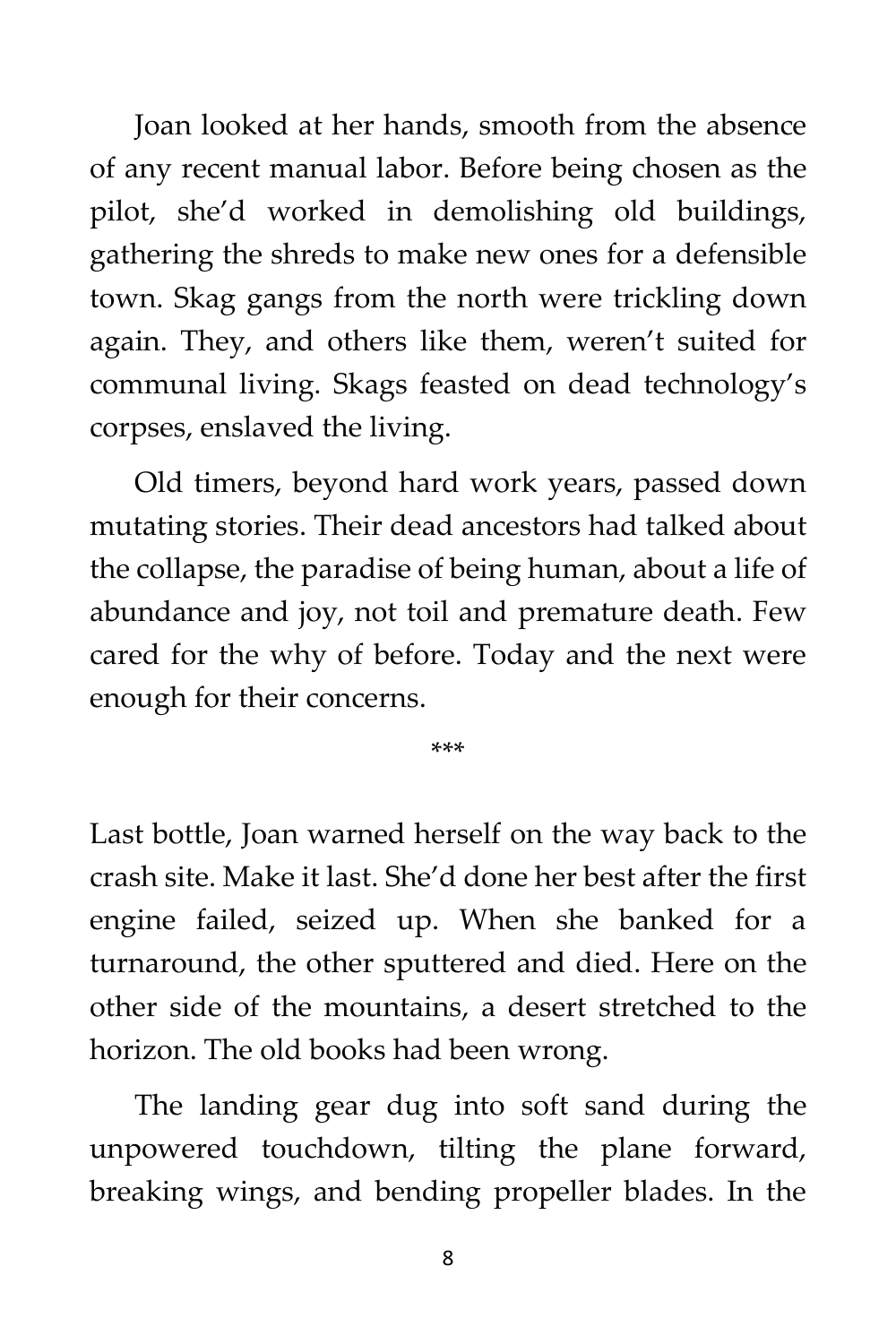violent stop, the water tank on the starboard side broke free and smashed into the co-pilot's seat, killing Hector on its way through the front of the plane.

### *Smoke.*

Joan sighted smoke ahead, knew there was one likely source. Another hour brought her to the dune above her campsite to see the blackened char.

## *Skags. Must be Skags in the area*.

The barbarians burnt everything echoing of the old things, the old ways. A religion for them. Joan turned, checked behind, back over her path. She would wait for nightfall before going down for water. If the tanks were empty, she'd be dead in three days.

Blessed coolness came after sundown when Joan threw back the tarp she'd laid under. Starlight and a quarter moon were enough to find her way downslope. Every hour she'd stood looking for movement, looking for marauders. Saw none but thought it best to wait.

## *Safe enough now.*

Closer in, she found the fire damage limited to one side of the plane, giving her hope something withstood the flames. Rounding the tail section, she spotted scattered lumps in the sand. Sleeping Skags? No. Too small. When she reached the first, she vomited. The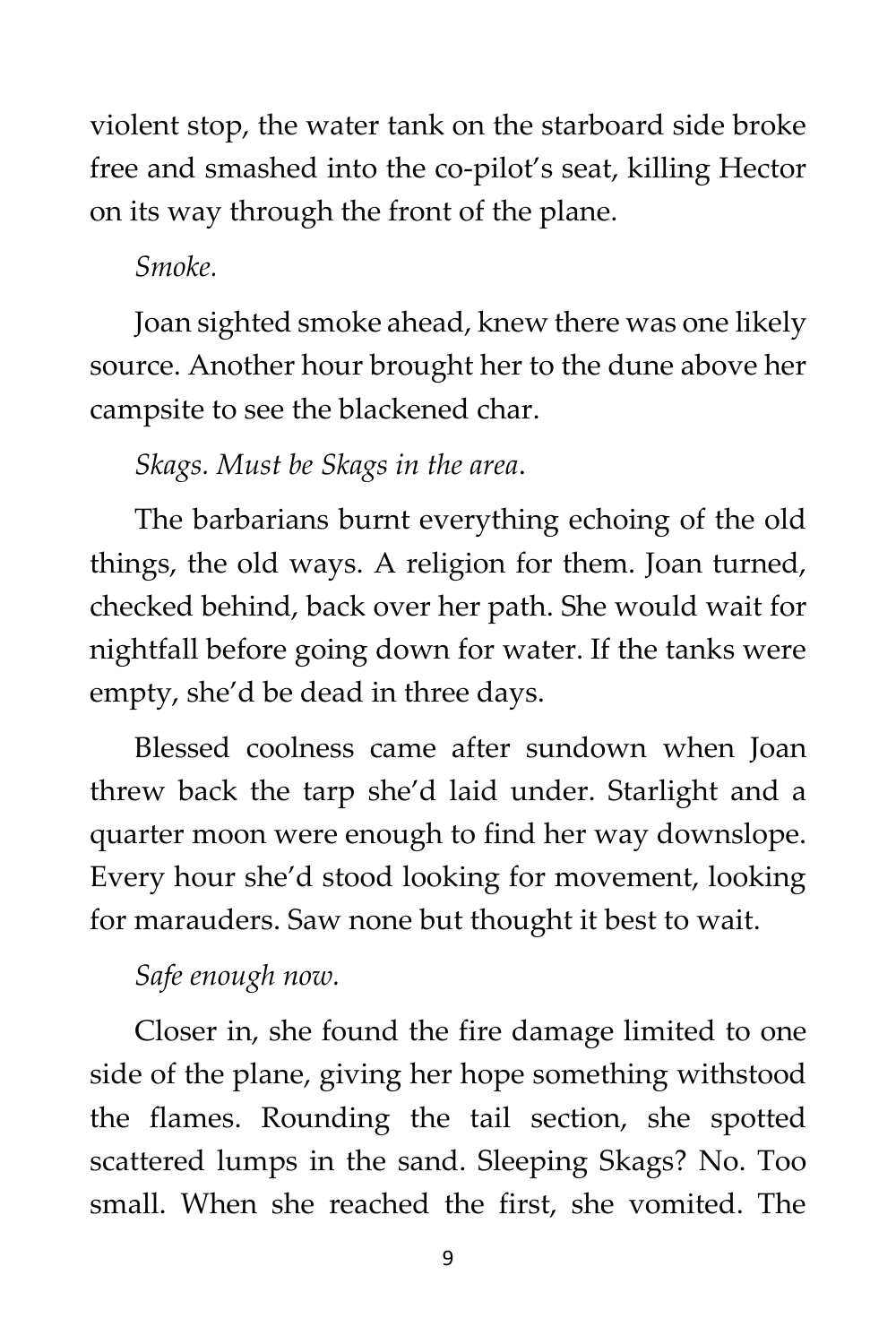Skags had dug up Hector's body, hacked off his arms and legs, severed his head, split open his guts, ate his legs raw.

\*\*\*

One of four water tanks survived. The one that killed Hector.

Joan leaned forward into the harness of the makeshift sand sled, thin plating from the fuselage door. Three steps at a time, she plotted her path. Three more, three more, on and on.

One place offered sanctuary, one place in this desolation. Eight water bottles, five food rations, and lengths of cables cut from the wreck were all she could manage without killing herself in an attempt to reach the chasm. Skirting the taller dunes took two days of night travel to find the edge. She cranked the handset at each stop, charging capacitors, sending out a message, asking for help. Whoever lived on the other side wasn't Skags.

Joan hefted the hatchet in her hand. The tool was two hundred years older than her but still took a sharp edge. Using the blunt end, she drove the first stake deep in the sand into fragile rock. She tested the cable loop, pulled, jerked, and checked for slippage. Another wire binding gave her satisfaction of a tight hold. With a deep breath,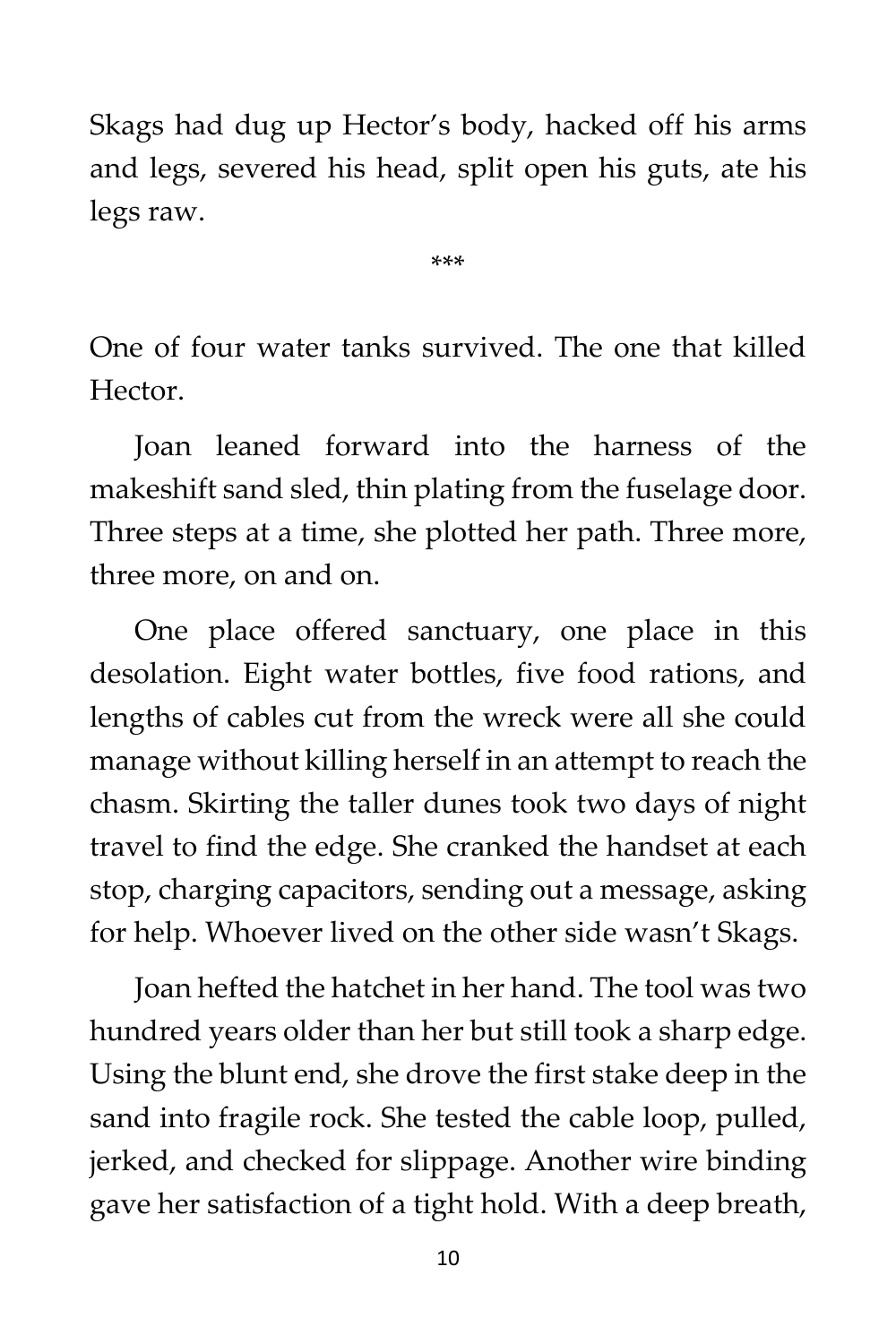she snaked the cable over the steep side, her pack at the bitter end, bouncing against the near-vertical cliff face. She walked over to the empty sled and kicked it before dropping the food sack over the edge.

My turn, she said to herself. Once at the bottom, she'd be trapped, unable to make a hand-over-hand ascent.

\*\*\*

Desert rat, cooked over a mesquite fire, was a feast for Joan. Yesterday, dinner was half a snake, the rest sundried for protein chews taken during the night trudge. Daily progress was erratic, navigating around boulders and thick scrub. Finding a sandy stretch was a relief. The deep spot in the creek was a godsend.

Joan took off her clothes at the water's edge.

*I'm too thin*, she noted.

Lack of fat in her slim diet wasted away reserves. Naked, her ribs were an easy count.

*How much longer can I keep this up? Till the end*, she answered, *until the end*.

A wash in the creek helped. The water soothed aching muscles, settled her fragmented mind. Leaving